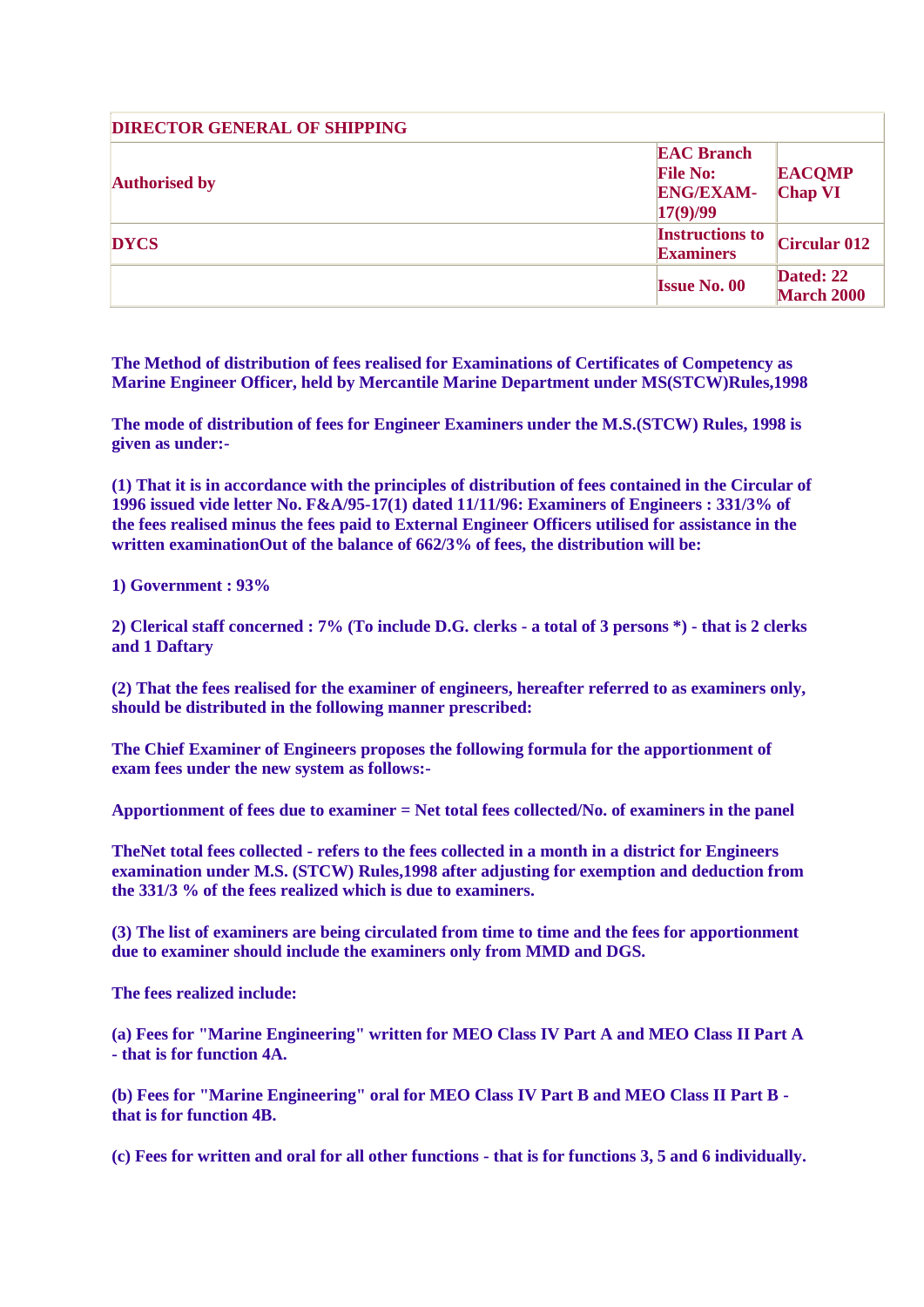## **Exemption:**

**A candidate wishing to appear in oral in all the functions at the same time will be charged fees for oral of one function only.**

## **Deduction:**

**(a) An amount of Rs. 50 for each external examiner for orals for Operational or Management level.**

**(b) An amount of Rs. 20 for each written paper on Operational level**

**(c) An amount of Rs. 50 for each written paper on Management level**

**(d) 10% of the gross total fees collected for developmental purposes.**

**Thus for each candidate for Class IVA; Class IVB; Class IIA and Class IIB respectively, the net total fees collected works out as under:**

|                       | <b>Class IV Part A</b> | Class IV Part B       | <b>Class II Part A</b> | Class II          |
|-----------------------|------------------------|-----------------------|------------------------|-------------------|
| <b>Reliased</b>       | 500.0                  | 2000                  | 1500                   | 6000              |
| Deduction             |                        |                       |                        |                   |
| (a) 33%               | 166.7                  | 666.7                 | 500                    | 2000.0            |
| (b) $10\%$ of $33\%$  | 16.7                   | 66.7                  | 50.0                   | 200.0             |
| (c) Written Papers    | $4 \times 20 = 80.0$   | $6 \times 20 = 120.0$ | $2 \times 50 = 100.0$  | $6 \times 50 = 3$ |
| <b>Net Total Fees</b> | 70.0                   | 480.0                 | 350.0                  | 1500.0            |
|                       |                        |                       |                        |                   |